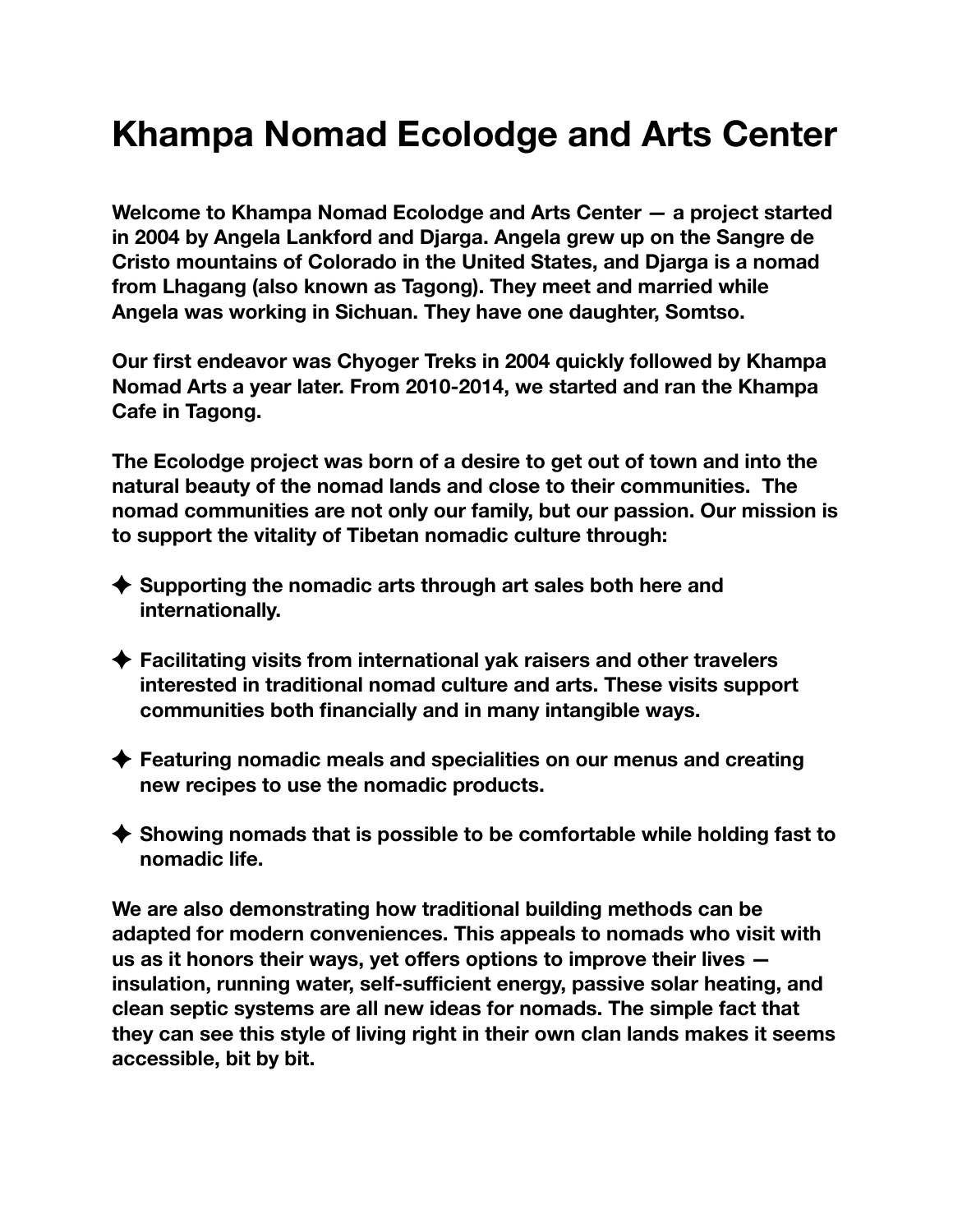## **Local Nomad Favorites/当地牧⺠喜欢的**

**Momos, plate of 6/藏式饺⼦,六个**

- *•* **Yak Meat/牦⽜⾁ Y30**
- *•* **Veg/菜 Y22**
- *•* **Yak Cheese/牦⽜芝⼠ Y28**
- *•* **Potato/⼟⾖ Y28**
- *•* **Sweet/甜糌粑三个 Y20**

**OR Mixed plate of 9/九个各种: Y35** 

**Broccoli with yak cheese/⻄兰花加牦⽜芝⼠………………….…….. Y20** 

**Yak willow cheese fondue w/ bread/牦⽜奶酪⽕锅加⾯包 …………. Y60** 

**Yak cheese sampler: samples of Tibetan willow cheese fondue, homemade yak fresh cheese, and yak cheese curd (served with bread and hot pepper/牦⽜芝⼠奶酪拼盘……………………………………..Y 60**

**Potatoes with yak butter and cheese/牦⽜芝⼠⼟⾖汤 …………….. Y30** 

**Tukpa (homemade Tibetan noodles) with yak meat, dried cheese, and pickled vegetable/藏式⾯块 ………………………….…………….. Y20/ bowl** 

**Brown rice and veggies/炒菜和糙⽶ ………………………….. Y25/person** 

**Yak Yogurt, served with honey, sugar, or jam/牦⽜酸奶加………..Y12**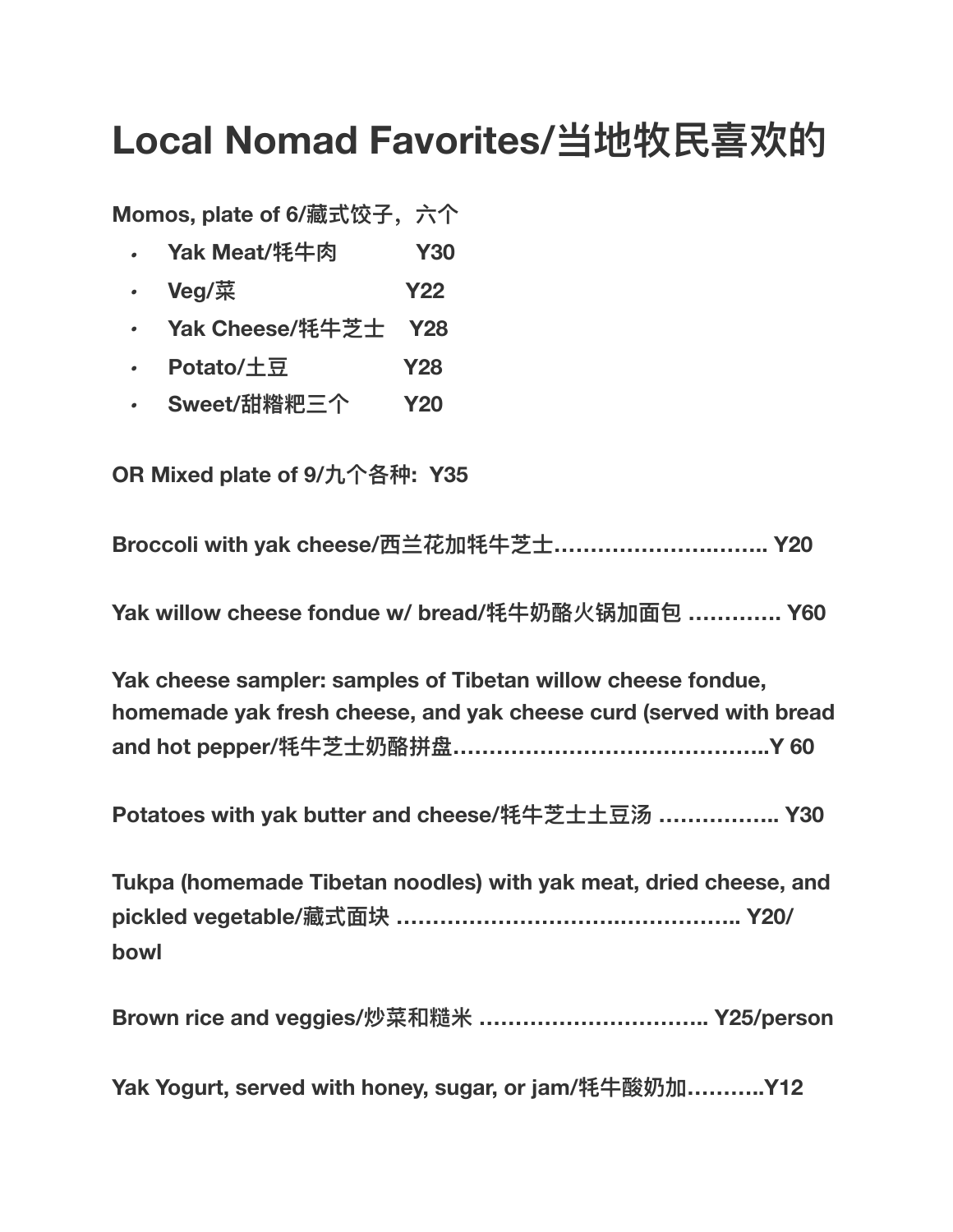# **Western Food with Local Ingredients/ 当地材料的西餐**

| Yak Burger and garden salad/牦牛肉汉堡加萨拉 Y45                                                                          |
|-------------------------------------------------------------------------------------------------------------------|
| Yak T-bone steak, mashed potatoes, and salad/牦牛牛排加土豆泥和萨<br>拉 ………………………… Y85                                       |
| Simple sandwich with cheese and ham (and veggies)/腊肉三明治 Y18                                                       |
| Tibetan Caprese Salad (with yak cheese, tomato, olive oil, and basil)/<br>翻去芝士萨拉Y40                               |
|                                                                                                                   |
| Kale Salad with Goji Berries and Walnuts/卡了萨拉加购机和核桃 Y30                                                           |
|                                                                                                                   |
| Homegrown Lettuce Salad/自己种的萨拉  Y30                                                                               |
| Thai Style Green Curry with Eggplant and Greens/泰式绿茄子咖喱 Y30                                                       |
| Sichuan noodles with extra vegetables/四川面条  Y14                                                                   |
| Spaghetti Bolognaise (served with garlic bread and salad), with/<br>without meatballs/意大利面加面包和萨拉, 含肉/没含肉  Y50/Y40 |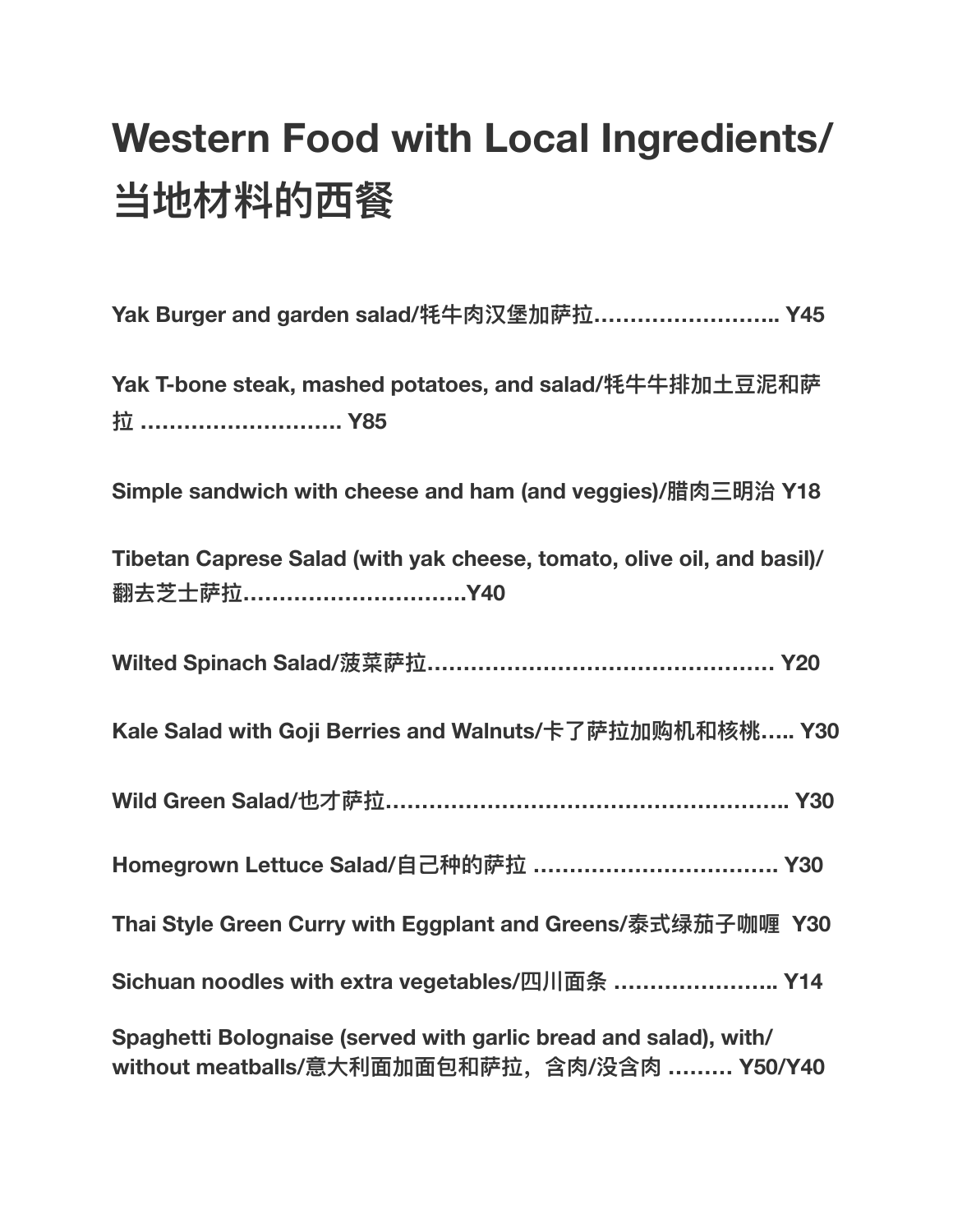### **Cold and Hot Drinks/冷热饮:**

| Other Teas/绿茶, 红茶, 菊花茶 ……………………………………… Y10                              |
|-------------------------------------------------------------------------|
|                                                                         |
| Yak Yogurt Smoothie (with banana, peach, or mango)/牦牛酸奶饮料<br><b>Y20</b> |
|                                                                         |
| Iced Tea/冰红茶 …………………………………………………………… Y12                                |